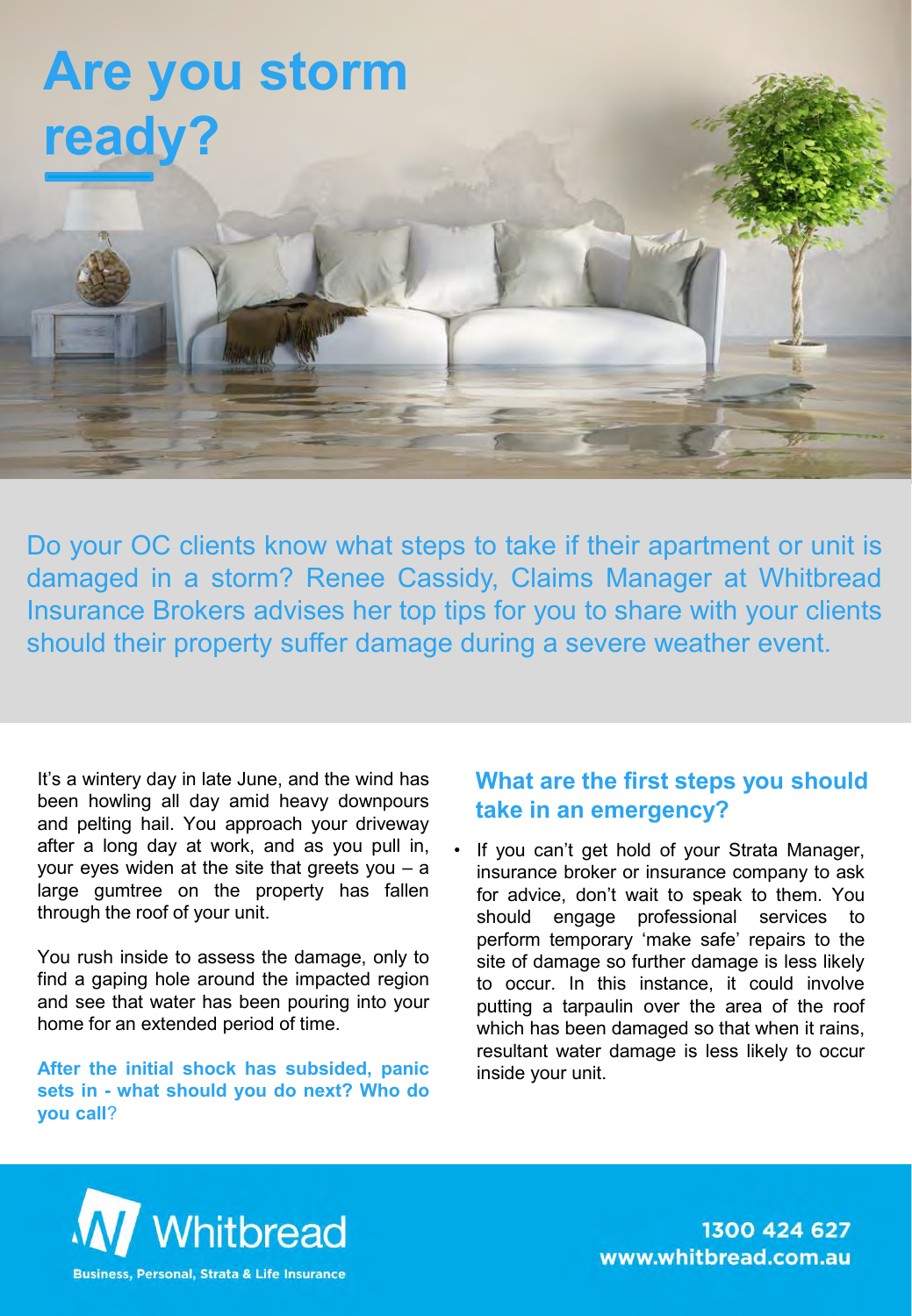# **Are you storm ready?**

#### **What are the first steps you should take in an emergency?**

- If you find yourself in trouble *outside of business hours* and need emergency repairs, you will have the most luck with the SES, or relevant afterhours tradespeople.
- After the property has been secured as best as possible, you should then contact your managing insurance broker or insurance company to lodge a claim for the damage.
- If you need further assistance, including updates on major catastrophes, we recommend contacting the Insurance Council of Australia (ICA) on their disaster hotline - **1800 734 621.**
- Once your claim is lodged, the insurance company will then allocate an assessor and / or builder / contractor to come out, evaluate the damage and arrange for permanent repairs as soon as possible. If you have an insurance broker, they will manage this process on your behalf.

#### **Has a catastrophe been declared?**

After very severe storms that cause serious and widespread damage, the weather event can be declared a catastrophe by the ICA. But what does catastrophe mean in the context of your insurance?

**If a catastrophe occurs, it means you are able to carry out emergency repairs for damage to your property without needing to lodge a claim, or needing to get prior approval from the insurance company.** 

In this instance you can lodge your claim at a later date and push ahead with immediate repairs. The insurer will then reimburse you for these costs .

In significant weather events, or catastrophes, insurance companies will often send out large groups of claims assessors to affected areas to help process your claim as efficiently as possible.

#### **What is catastrophe cover?**

Part of your Strata Insurance policy, Catastrophe cover can insure you for the increased cost of repairs that may occur as a result of an emergency afterhours callout, and the increased cost of supplies needed for repair. For example, the cost of tarpaulins may skyrocket if they are in high demand and there is a limited supply.

**Note: Catastrophe cover is in addition to your Building Sum Insured, and is not always automatically included. We recommend checking your Strata Insurance policy to make sure this feature is included in your cover.**





1300 424 627 www.whitbread.com.au